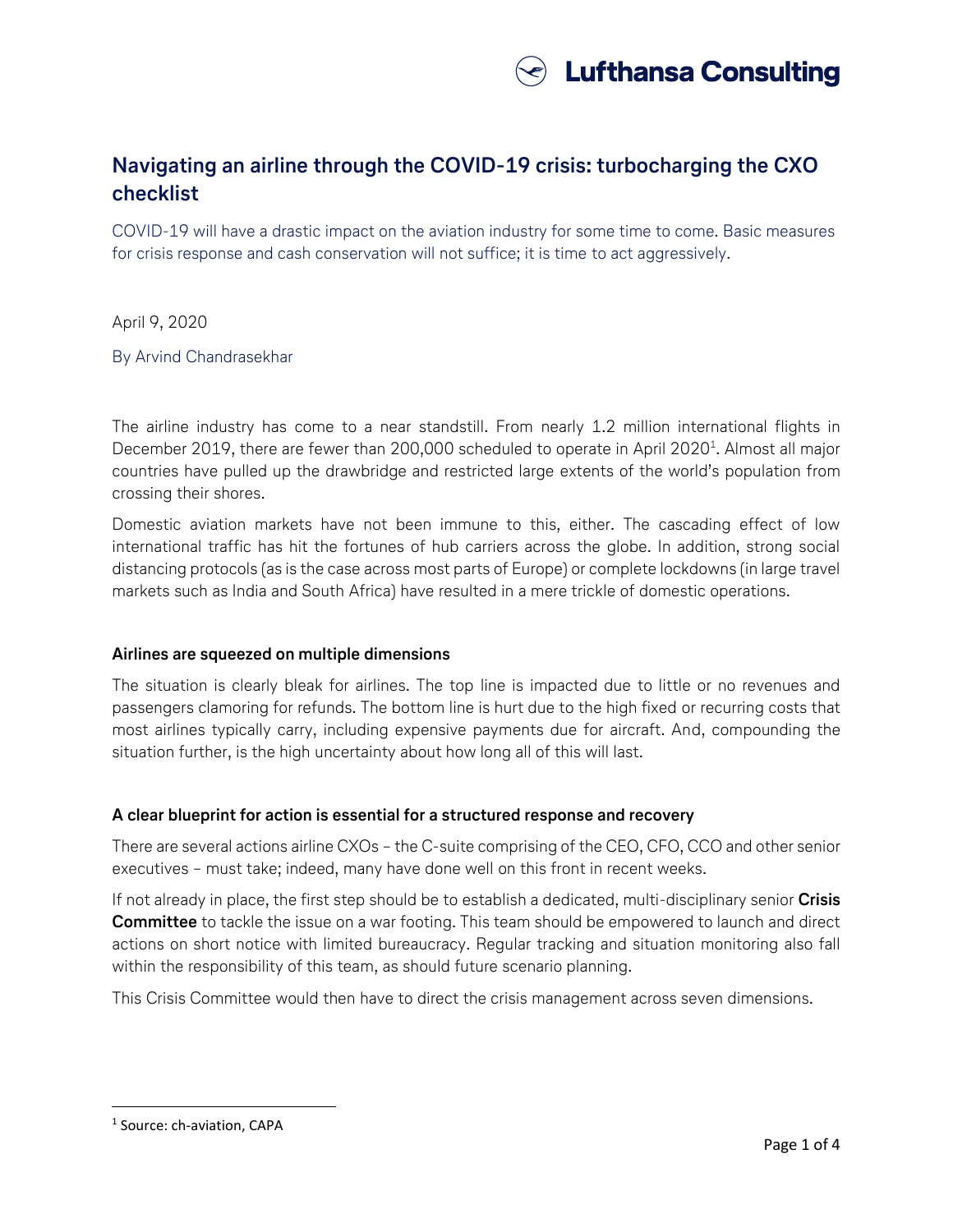

# **Survive the crisis**

- 1. Aggressively manage liquidity
- 2. Protect or drive revenues
- 3. Double down on cost management

#### **Support stakeholders**

- 4. Communicate extensively
- 5. Protect employees and customers
- 6. Work with the industry and community

#### **Thrive on recovery**

7. Plan and invest for the future

The C-suite has at its disposal a wide range of measures in each dimension. The most immediate measures are typically geared at surviving a short disruption, and are usually applicable at all airlines.

# Figure 1: The CXO checklist: basic measures (illustrative)

| A CXO checklist to navigate an airline<br><b>Lufthansa Consulting</b><br><b>BASIC MEASURES</b><br>through the COVID-19 crisis |                                                                                                                                                                                                                                             |  |
|-------------------------------------------------------------------------------------------------------------------------------|---------------------------------------------------------------------------------------------------------------------------------------------------------------------------------------------------------------------------------------------|--|
| <b>Survive the crisis</b>                                                                                                     |                                                                                                                                                                                                                                             |  |
| $\mathbf{f}$                                                                                                                  | Aggressively manage liquidity<br>Stress test cash positions across multiple operating scenarios and network sizes<br>Initiate steps to manage liquidity: projects, supplier contracts, management salary, dividend payouts and so on        |  |
| L <sub>o</sub> l                                                                                                              | Protect or drive revenues<br>■ Protect any available revenue streams and explore new ones feasible within the crisis (e.g. cargo, repatriation)<br>Adopt flexible and agile revenue management practices and policies<br>٠                  |  |
| Ů                                                                                                                             | Double down on cost management<br>Switch to a cash-out focused executive governance model<br>" Execute immediate 'stop the bleeding' cost reduction, and plan for 'extreme' options                                                         |  |
| <b>Support stakeholders</b>                                                                                                   |                                                                                                                                                                                                                                             |  |
|                                                                                                                               | Communicate<br>• Over-invest to address concerns, fears and uncertainty among all stakeholders, esp. employees and customers<br>Engage frequently, transparently, with empathy and through senior leadership<br>٠                           |  |
| Ķ                                                                                                                             | Protect employees and customers<br>• Safeguard health and safety in line with medical advice<br>Explore range of options to preserve the workforce such as voluntary unpaid leave<br>٠                                                      |  |
| ZN<br>w                                                                                                                       | Work with the industry and community<br>Be transparent with airport, service and operations partners, adopting a mutually beneficial approach<br>• Support industry-wide initiatives; explore opportunities for collaboration               |  |
| Thrive on recovery                                                                                                            |                                                                                                                                                                                                                                             |  |
|                                                                                                                               | Plan and invest for the future<br>Develop viewpoint on future recovery scenarios and landscape for competition and customer behavior<br>Identify and accelerate winning levers, e.g. retooling of cost base and increased digitization<br>٠ |  |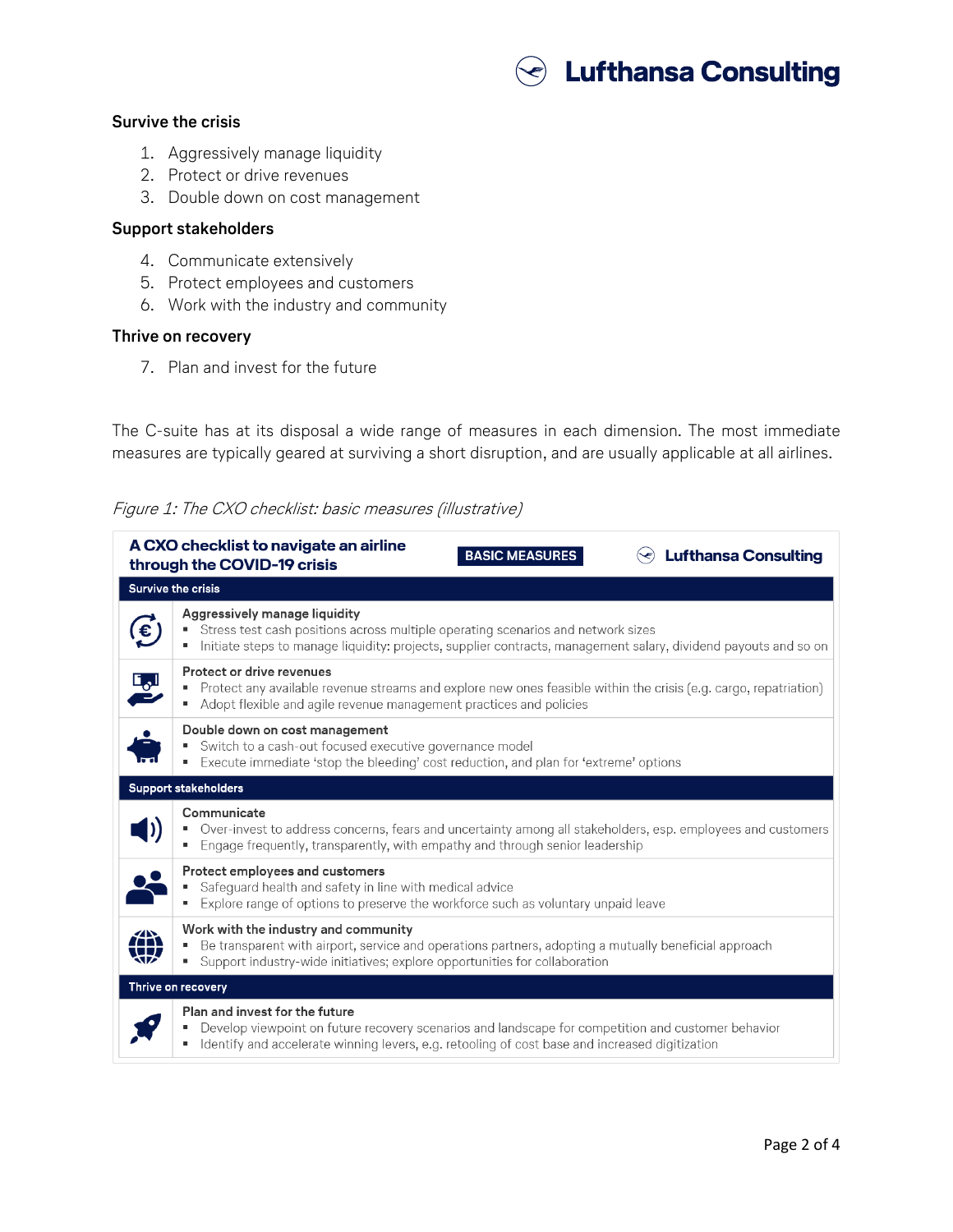

### **The time for basic measures is past: initiate a full range of actions**

The first two quarters of this calendar year are clearly wipeouts for the airline industry, financially. IATA's projections anticipate the crisis extending well into Q3 and beyond as well, with global revenue losses for the year of over \$250 billion (as of 24 March 2020). Several economists expect a global recession as well that will further delay a full recovery.

Aircraft will remain on the ground for the foreseeable future. Cash will dry up, and airline failures will follow without support from governments, investors and partners in the aviation supply chain.

As cash conservation and survival became key over the month of March, airlines have taken the most obvious steps: cut the network drastically, reduce discretionary cash-out, minimize the workforce within reason and try to ride out the storm.

What is important for airline executives to realize and accept, however, is that the nature of the crisis has moved further, to a new phase requiring new actions. The crisis will almost certainly continue well beyond April, with subdued demand for months to come at the very least and continued travel restrictions in many regions. The road to recovery is likely to be long and slow.

In this environment, it is clear that aggressive measures are required on all dimensions of the checklist.

These actions are significantly more disruptive to the status quo and could, in some cases, result in a fundamental reshaping of the airline and its operations. They therefore require resolve, a strategic view of the path ahead, quick decision making and an ability to take all affected stakeholders along with a common purpose of ensuring the long-term viability of the airline. Such measures are also far more customized to each airline based on their scale, asset base, financial position and other factors.

(Article continues on next page)